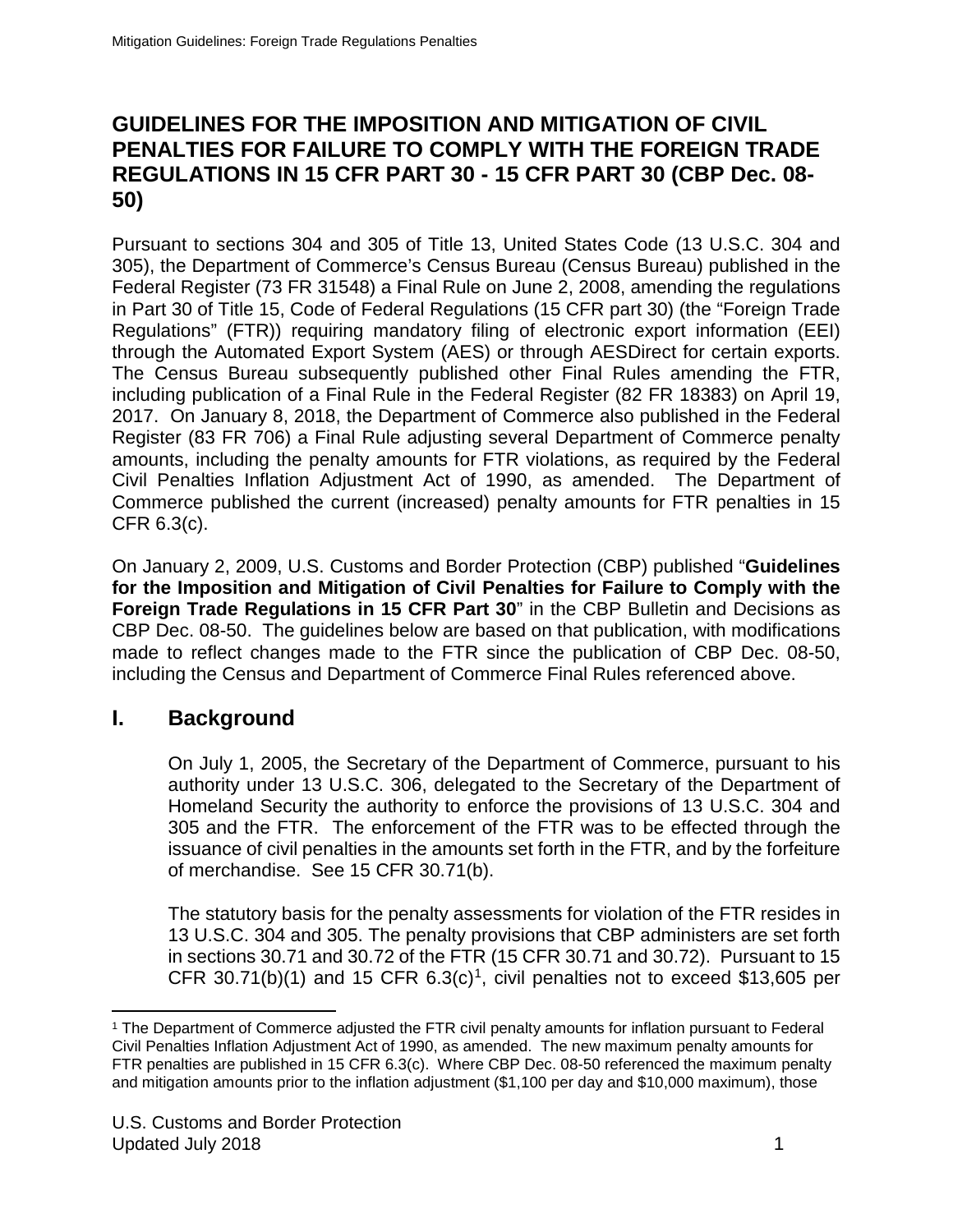violation may be imposed for the failure to file. Pursuant to section 30.71(b)(2), for delayed filings, civil penalties not to exceed \$1,360 per day may be imposed up to a maximum of \$13,605. Pursuant to section 30.71(b)(3), civil penalties not to exceed \$13,605 per violation may be imposed for the filing of false or misleading information, furtherance of illegal activities and any violation of the FTR not encompassed in paragraphs (b)(1) or (b)(2).

Pursuant to section 30.72, the CBP laws relating to penalty assessment, remission or mitigation of penalties, collection of penalties, and limitations of action and compromise of claims apply to penalties that CBP assesses pursuant to the FTR.

#### **II. Overview of Enforcement and the Mitigation Guidelines**

These guidelines provide for separate mitigation schemes for penalties assessed for the following: (1) the failure to file the export information in AES; (2) the late filing of the export information in AES; (3) the failure to file all the necessary information in AES, the filing of incorrect information in AES, or the failure to comply with some other requirement of the FTR; and (4) the failure of the exporting carrier to provide certain documents or certain information to CBP. The penalties may be assessed against any culpable party with respect to the export transaction. These parties include the U.S. Principal Party in Interest (USPPI), the Foreign Principal Party in Interest (FPPI), freight forwarders, authorized agents (which may include brokers and other parties to the export transaction), and carriers. Penalties may be assessed against more than one culpable party. For example, if the USPPI or its agent fails to provide the carrier with the AES proof of filing citation or exemption legend and the carrier then fails to include the filing citation or exemption legend on the manifest (when the manifest is required), CBP may issue a penalty against both the USPPI and the carrier. The penalty should be assessed against the culpable party or parties per each AES transmission that is found to be in violation of the FTR, rather than per each violation of the FTR with respect to the AES transmission. For instance, when a USPPI transmits incorrect foreign consignee information in AES and also transmits a false value for the merchandise, which is then exported without correction of the AES record, only one penalty will be issued to the USPPI.

For first violations of the FTR, CBP may take alternative action to the assessment of penalties, including, but not limited to, educating and informing the parties involved in the export transaction of the applicable U.S. export laws and regulations, or issuing a warning letter to the party. However, CBP may issue penalties when the party has previously received a warning letter or the party has been educated by an enforcement agency through an outreach program or by other means.<sup>[2](#page-1-0)</sup>

amounts have been increased in this document to reflect the new amounts in 15 CFR 6.3(c) (\$1,360 per day and \$13,605 maximum).

<span id="page-1-0"></span><sup>&</sup>lt;sup>2</sup> The decision of whether to take alternative action to the assessment of penalties is solely within the discretion of CBP.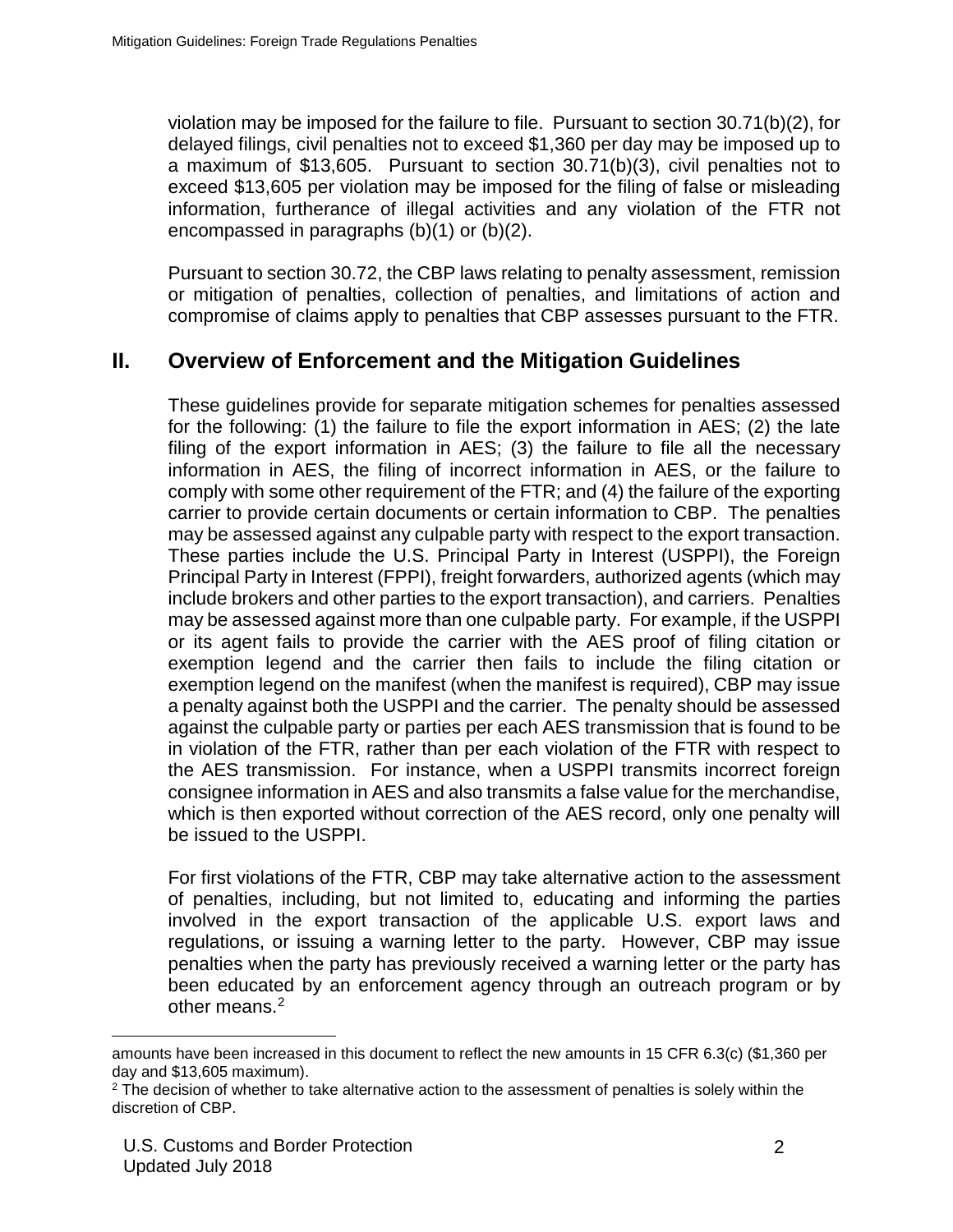The issuance by CBP of a penalty for a violation of the FTR does not preclude CBP from issuing penalties for other violations that may exist with respect to the export transaction. For example, CBP may issue a penalty under the FTR against a USPPI who filed incorrect export information in AES for an exportation of counterfeit trademarked goods that had been illegally entered into the U.S., as well as a separate penalty under CBP laws for the trademark violation.

#### **III. Penalties for the Failure to File Electronic Export Information (EEI) in the Automated Export System (AES)**

- A. A failure to file occurs if the government discovers that there is no record in the AES for an export transaction by the date that the record is required and that discovery is made and communicated to the USPPI, authorized agent, or other party before the violation is corrected (See 15 CFR 30.4 for the time periods for filing of the EEI). However, any AES record filed later than 10 days after the due date will be considered a failure to file, regardless of whether the violation was or was not discovered by the government.
- B. Penalty Issuance

These penalties will be assessed against USPPIs, authorized agents or other parties to the export transaction, or the FPPI, its authorized agent, or other appropriate party to the transaction if a routed export transaction as defined in 15 CFR 30.1(c). The Notice of Penalty will be issued at the maximum amount of \$13,605.

- C. Penalty Mitigation
	- 1. First Recorded Offense—\$750 to \$2,500
	- 2. Second Recorded Offense—\$1000 to \$3,500
	- 3. Third Recorded Offense—\$1,500 to \$5,000
	- 4. Fourth and Subsequent Recorded Offenses—\$2,000 to \$13,605

NOTE: The existence of one or more mitigating factors to the violation may result in mitigation at the low end of the mitigation range. If one or more aggravating factors exist, the penalty may be mitigated at the high end of the mitigation range. Mitigating and aggravating factors may be used to offset each other.

- D. Mitigating Factors (Not an exhaustive list)
	- 1. First-time USPPI or authorized agent, FPPI, carrier, etc.
	- 2. Voluntary self-disclosure of the violation, in accordance with 15 CFR 30.74 (Extraordinary Mitigating Factor).
	- 3. Clear documentary evidence of remedial measures undertaken to prevent future violations.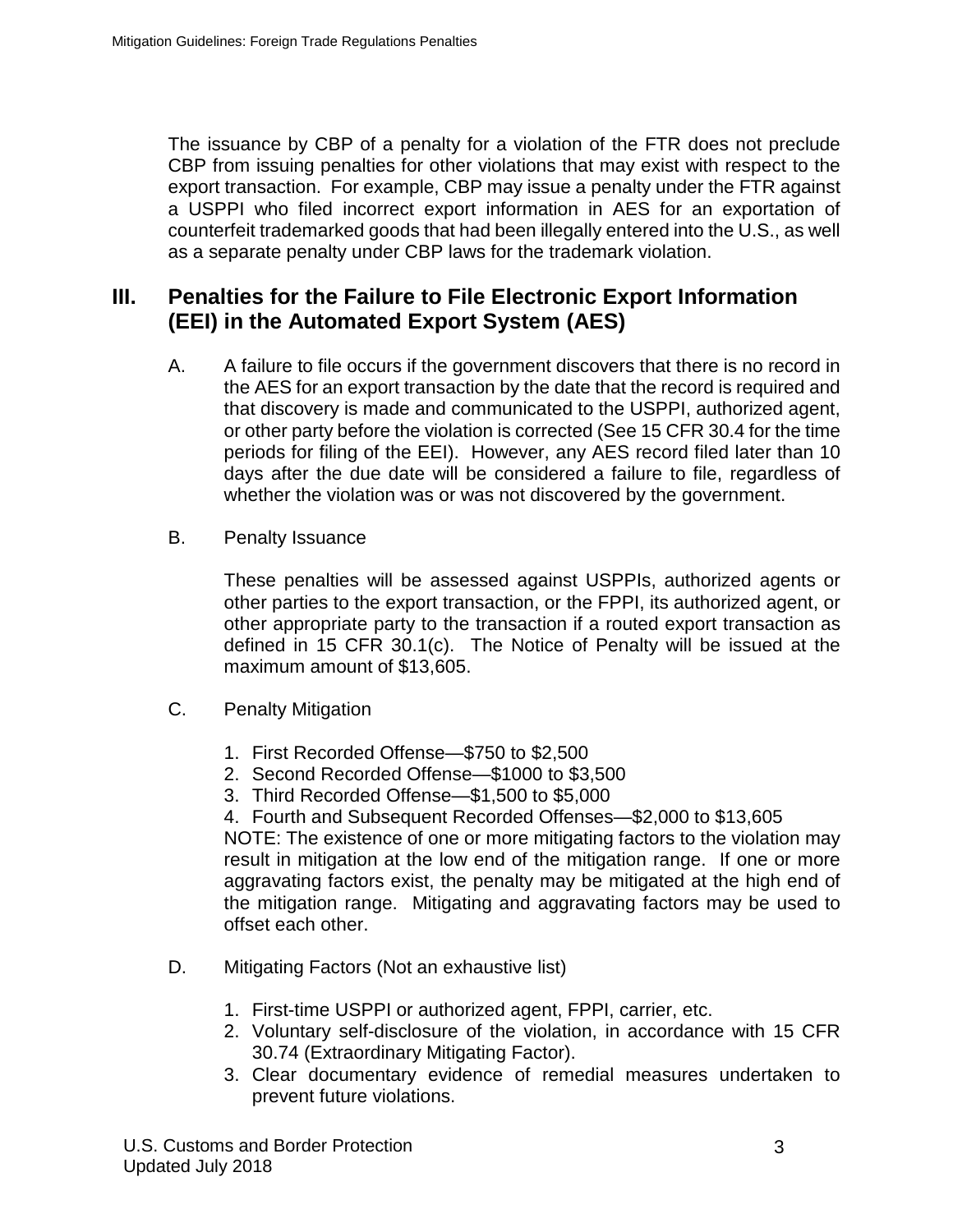- 4. Exceptional cooperation with CBP, Census or the Bureau of Industry and Security (BIS).
- 5. The violation was an isolated occurrence.
- 6. The party has provided substantial assistance in the investigation of another person.
- 7. The party demonstrates that it has a systematic export compliance effort.
- E. Aggravating Factors (Not an exhaustive list)
	- 1. Several violations in the same export transaction (e.g., wrong port code; incorrect value; missing required data; violations of the regulations of other agencies, such as the Department of State or the Drug Enforcement Administration, in addition to the Census violation).
	- 2. Circumstances suggest the intentional nature of the violation (e.g., wrong value where invoices or other documents covering goods show correct value; claiming post-departure to avoid pre-departure filing when filer is not an approved post-departure filer).
	- 3. High number of violations in preceding 3-year period.
	- 4. Evidence of criminal conviction for a related violation, such as a BIS violation.
	- 5. The party exhibits a pattern of disregard for its responsibilities under U.S. export laws and regulations.
	- 6. The party exports as a regular part of its business, but lacked a systematic export compliance effort.

# **IV. Penalties for the Late Filing of EEI in AES**

- A. Late filing occurs when the AES record is filed beyond the due date for such filing (see 15 CFR 30.4 for the time periods for filing in AES). However, any AES record filed later than 10 days after the due date will be considered a non-filing of the AES record and will be subject to the penalties under Paragraph III. above. Further, any AES record filed after the government discovers the violation and communicates the violation to the USPPI or authorized agent will be considered a failure to file in the AES, also subject to the penalty scheme in Paragraph III. above.
- B. Penalty Issuance

These penalties will be issued to USPPIs, authorized agents, or other person as appropriate; or the FPPI, its authorized agent or other person as appropriate if a routed transaction. The Notice of Penalty will be issued in an amount that reflects \$1,360 per each day late, up to a maximum of \$13,605.

C. Penalty Mitigation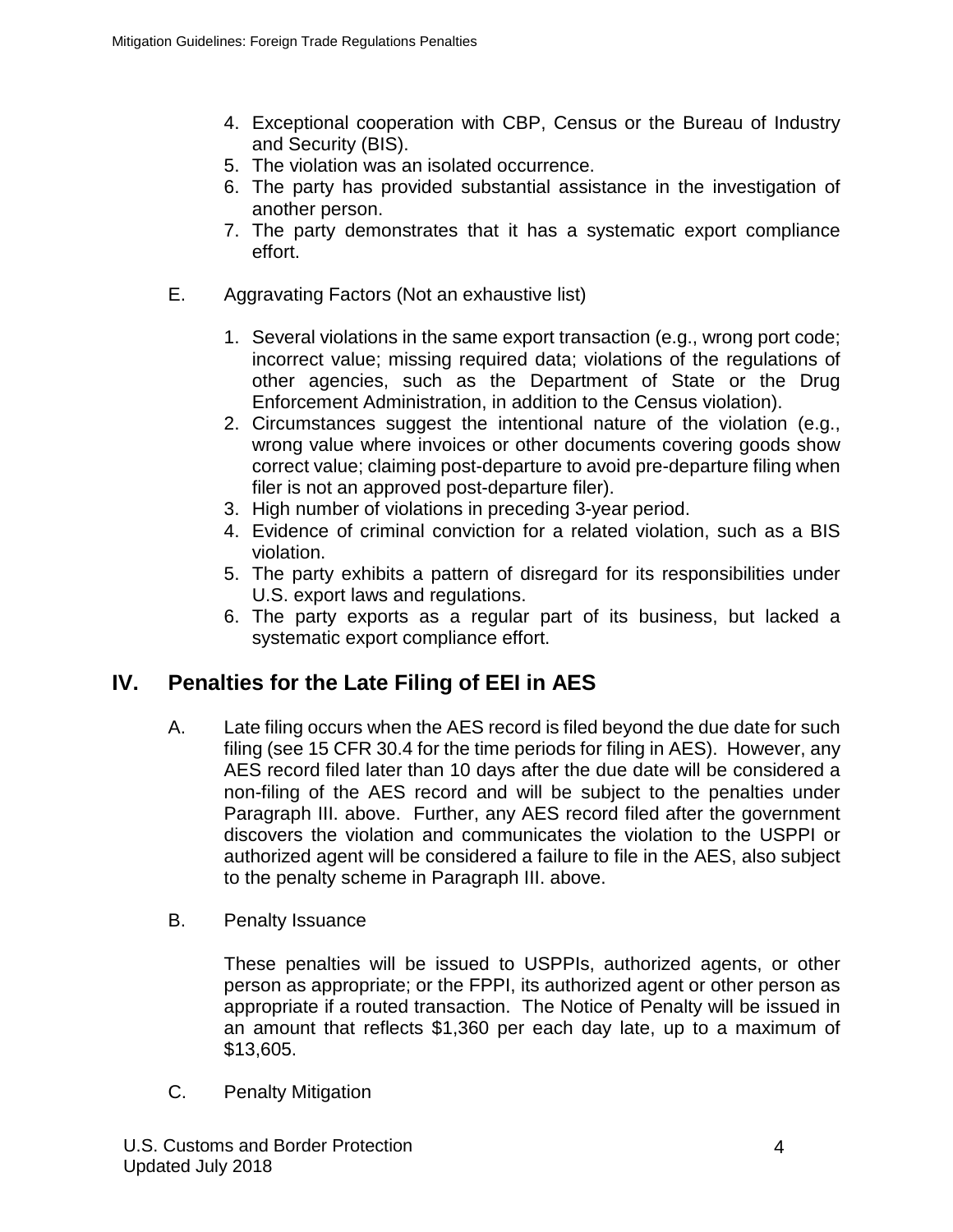- 1. First Recorded Offense—\$250 per day to \$1,500
- 2. Second Recorded Offense—\$500 per day to \$2,500
- 3. Third Recorded Offense—\$750 per day to \$3,500
- 4. Fourth and Subsequent Recorded Offenses—\$1,360 per day up to a maximum of \$13,605. NOTE: If one or more mitigating factors as enumerated in Paragraph III.D. above exist, the mitigated penalty amount may be reduced from the prescribed amount, but no lower than \$250. If one or more aggravating factors as enumerated in Paragraph III.E. above exist, the

mitigated penalty amount may be increased beyond the prescribed

### **V. Penalties for Other FTR Violations, Including the Following (Not an Exhaustive List):**

- Incorrect value for shipment.
- Other incorrect information in the AES record, such as an incorrect USPPI, consignee, end-user, commodity description, or port of export.
- Failure to cite license code or license number.

amount, but no higher than \$13,605.

- Failure to obtain Power of Attorney for AES transmission.
- Failure to identify transaction as a routed transaction.
- Failure to correct information in AES as the changes become known to the filer.
- Failure to provide carrier with appropriate proof of filing citation or exemption legend by the time periods set forth in the FTR.
- Failure to retain all records relating to the export shipment for a 5-yr. period from the date of export.
- A. Penalty Issuance

These penalties may be issued against USPPIs, authorized agents, freight forwarders, and any other person as appropriate, or the FPPI or its authorized agent if a routed transaction, or other persons as appropriate. The Notice of Penalty will be issued at the maximum amount of \$13,605.

- B. Penalty Mitigation
	- 1. First Recorded Offense—\$500 to \$2,500
	- 2. Second Recorded Offense—\$750 to \$3,500
	- 3. Third Recorded Offense—\$1,000 to \$5,000
	- 4. Fourth and Subsequent Recorded Offenses—\$2,000 to \$13,605 NOTE: Mitigating factors as enumerated in paragraph III.D. above may result in a mitigated penalty at the low end of the mitigation range or a penalty below the minimum penalty amount, but no lower than \$500. Aggravating factors as enumerated in paragraph III.E. above may result